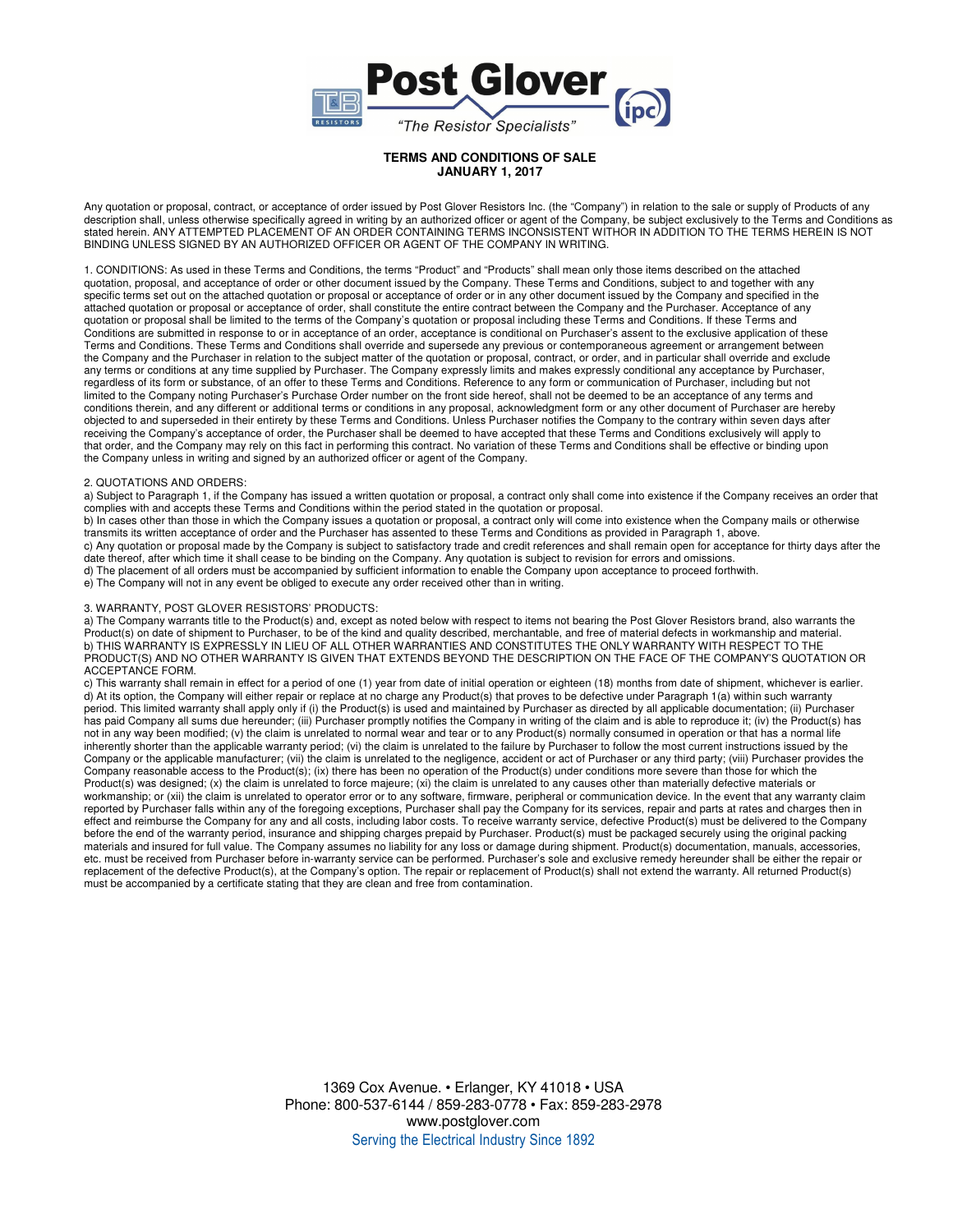

e) If the company chooses to repair any Product, at its option, the Company may choose to allow Purchaser to repair or aid in the repair of this product at the Purchaser's site. Any approval for repair by purchaser, Purchaser's employees, or Purchaser's contractors must be given in writing by an authorized officer or agent of the Company. The Company is in no way responsible, whether approval is received in writing or not, for work performed by purchaser, Purchaser's employees, or Purchaser's contractors and this work may void warranty if performed in a manner inconsistent with specific instructions given by the Company. At no time is the company responsible for costs associated with work performed by purchaser, Purchaser's employees, or Purchaser's contractors or other suppliers unless the scope and cost are agreed in writing by an authorized officer or agent of the Company prior to work commencing.

f) The foregoing shall be Purchaser's sole and exclusive remedy. Except as warranted in this Section 3, the Product(s) is SOLD HEREUNDER AS IS, AND NO WARRANTY OFANY KIND, EXPRESS, IMPLIED OR STATUTORY, WHETHER IN RELATION TO MERCHANTABILITY, HIDDEN DEFECTS, FITNESS FOR PARTICULAR PURPOSE, COURSEOF PERFORMANCE, COURSE OF DEALING, USAGE OF TRADE, NONINFRINGEMENT OR OTHERWISE IS GIVEN BY THE COMPANY TO PURCHASER OR ANY OTHERPARTY. THE COMPANY SHALL NOT UNDER ANY CIRCUMSTANCE BE RESPONSIBLE FOR ANY LOSS OR DAMAGE, DIRECT, INDIRECT, SPECIAL, ORDINARY,EXEMPLARY, CONSEQUENTIAL OR OTHERWISE (INCLUDING, BUT NOT LIMITED TO, LOSS OF REVENUE, PROFIT OR USE OR COST OF CAPITAL OR OF SUBSTITUTEUSE OR PERFORMANCE), ARISING OUT OF THE TRANSACTIONS CONTEMPLATED HEREUNDER. UNDER NO CIRCUMSTANCES SHALL THE COMPANY'S TOTALLIABILITY OF ALL KINDS ARISING OUT OF OR RELATED TO THIS AGREEMENT (INCLUDING, BUT NOT LIMITED TO, ANY WARRANTY CLAIMS HEREUNDER), REGARDLESS OF THE FORUM AND REGARDLESS OF WHETHER ANY ACTION OR CLAIM IS BASED ON CONTRACT, TORT, STRICT LIABILITY OR OTHERWISE, EXCEED THE TOTAL AMOUNT PAID BY PURCHASER TO THE COMPANY HEREUNDER (DETERMINED AS OF THE DATE OF ANY FINAL JUDGMENT IN SUCH ACTION). Likewise, the Company shall not, under any circumstances, be liable for the fault, negligence, or wrongful acts of Purchaser or Purchaser's employees, or Purchaser's contractors or other suppliers.

### 4. DISCLAIMER OF WARRANTY, OTHER PRODUCTS:

a) ANY SEPARATELY LISTED ITEM OF THE PRODUCT(S) WHICH IS NOT A POST GLOVER RESISTORS BRANDED PRODUCT IS NOT WARRANTED BY THE COMPANY and shall be covered only by the express warranty, if any, of the manufacturer thereof. As between Purchaser and the Company, such Products are sold AS IS, and NO IMPLIED WARRANTY, INCLUDING BUT NOT LIMITED TO THOSE LISTED IN PARAGRAPH 3(e), ARE GIVEN, AND NO OTHER WARRANTY IS GIVEN EXTENDING BEYOND THE DESCRIPTION ON THE FACE OF THE COMPANY'S QUOTATION OR ACCEPTANCE FORM.

b) The Company will in respect of such Product(s) use reasonable efforts to pass on to the Purchaser the benefit of any warranty provided by the manufacturer or supplier of such Product(s) but not so as to impose on the Company any liability in respect thereof.

#### 5. SPECIFICATIONS, DESCRIPTIONS AND PERFORMANCE:

a) All specifications, drawings and particulars of weights and dimensions submitted with the Company's quotation or proposals are approximate where tolerances are not shown.

b) Any data, printed matter, designs, drawings, specifications, advertisements, or catalogues supplied to the Purchaser before or after the date of order are subject to alteration without notice and represent only a general guide to the Product(s) and services described therein. All such documents or data are not representations or warranties of fact nor shall they form the basis of any contract.

## 6. PRICE VARIATIONS:

a) The Company shall have the right to increase contract prices to reflect any increase in costs arising after the date of any quotation or proposal as a result of: (i) any alteration in or addition to the Purchaser's s requirements; (ii) the Purchaser's instructions or lack of instructions; (iii) any interruptions, delays, overtime work, mistakes, alterations arising from the work of other contractors found to be outside agreed tolerances, delays caused by other contractors, and any other cause for which the Company is not directly responsible; (iv) any increase in any tax, duty or levy imposed on goods or services that affect contract prices in any manner. b) All quotation or proposals are subject to availability of Product(s) and materials.

7. SHIPMENT AND DELIVERY: Delivery of the equipment to a common carrier at any Company location shall constitute delivery to purchaser and, regardless of freight payment, title and all risk shall pass to purchaser at that time. Great care is taken in packing Company equipment. The Company cannot be held responsible for damaged goods, which were delivered, in good condition to the carrier. The Company shall assist customer in making a claim and shall expedite replacement materials to satisfy the claim. Claims for shortages or other errors must be made within 10 days from the date of shipment. The Company will communicate the anticipated ship date when acknowledging the status of an order. This is an estimated date, and shall not constitute a term of any contract. The Company reserves the right to invoice and the Customer shall pay for the value of the goods and/or storage fees in the event shipment is delayed at the customer's request beyond this date. Title shall pass to the Customer on the date of invoice, and as such shall be responsible for any insurance coverage.

8. SPECIAL SHIPPING DEVICES: The Company has the right to add to the invoice, as a separate item, the value of any special shipping device (tarpaulin, cradle, crib and the like) used to contain or protect the Product(s) invoiced, while in transit.

#### 9. DELAYS:

a) Times quoted for shipment or delivery are to begin from the date of the Company's order, or (if later) from the date of receipt of alls official acceptance of the Purchaser's information necessary to enable the Company to proceed forthwith. b) Any date given by the Company for delivery of Product(s) or completion of services is given as an estimate only and shall not constitute a term of any contract between the Company and the Purchaser and any delay in delivery or completion shall not constitute a breach of contract. While the Company will use reasonable efforts to meet such estimates, it reserves the right to amend given dates without prior notification. c) Without prejudice to the foregoing, delivery or completion may in any event be delayed, suspended, canceled or terminated without liability on the part of the Company if it suffers delay in performance due to any cause beyond its control, including but not limited to act of God, war, act of terrorism, act or failure to act of government, act or omission of Purchaser, fire, flood, strike or labor trouble, sabotage, or inability to obtain from suitable sources or services, materials, components, equipment or transportation. Company will give to Purchaser notice in writing within a reasonable time after Company becomes aware of any such delay. d) The Company shall under no circumstances be liable for any direct or indirect or special, incidental or consequential losses, costs or penalties incurred or suffered by the Purchaser as a result of the Company's inability or failure for any reason to meet specified delivery or installation dates.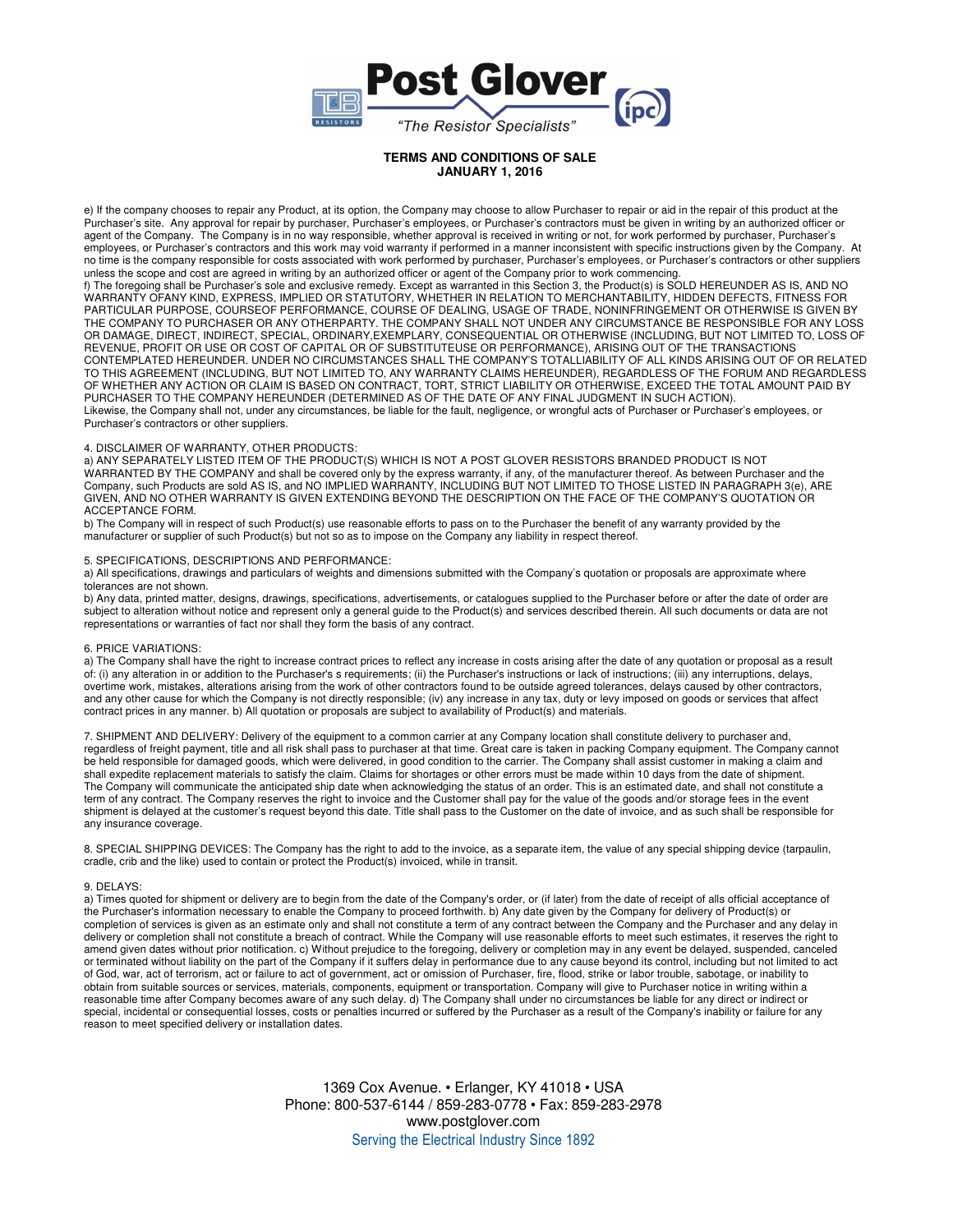

10. PURCHASER DATA: Timely performance by the Company is contingent upon Purchaser's supplying to the Company, when needed, in the reasonable judgment of the Company, all required technical information, including drawing approval and all required commercial documentation.

11. STORAGE: Any item of the Product(s) on which manufacture or shipment is delayed by causes within Purchaser's ability to receive the Product(s), may be placed in storage by the Company for Purchaser's account and risk, either at the Company's own facility or elsewhere on the Purchaser's s behalf and all resulting charges for storage, insurance, transport or demurrage (including the Company's charge for storage) and incidental expenses shall be payable by the Purchaser. The Company may, at its option, pay such charges and expenses on behalf of the Purchaser and the Purchaser shall reimburse the Company on demand for such payment. The Product(s) may be invoiced on the day they are put into storage, and, for the purposes of payment by the Purchaser and liability hereunder, the Product(s) shall be deemed to have been delivered and the risk of loss shall pass to the Purchaser on that day.

12. PRODUCT(S) IN TRANSIT: The Company shall not be liable for any loss or damage to Product(s) in transit or for any shortage on delivery. The Company will use all reasonable efforts to pass to the benefit of any claim the Company may have against any carrier provided the Purchaser (i) gives to the Company and to the carrier written notice of damage or shortage within three days of the date of arrival of the Product(s); (ii) complies with all conditions imposed by the carrier; and (iii) takes such other steps (including if applicable giving shortage notice to the carrier) as are necessary to preserve a claim against the carrier.

13. TERMS OF PAYMENT: Terms of payment are net cash 30 days from date of invoice, except that payment for Product(s) dispatched for overseas destinations shall be made on presentation of shipping documents against an irrevocable Letter of Credit. All delinquent sums due hereunder shall accrue interest at 1½%/month, or the maximum permitted by law, whichever is less. Title to Product(s) shall pass to Purchaser only after full payment thereof. Purchaser grants to the Company a purchase money security interest in the Product(s), all additions and accessions thereto and all proceeds thereof to secure payment of the purchase price due hereunder. Purchaser hereby authorizes the Company to file these Terms and Conditions or to prepare and file financing statement(s) pursuant to the applicable Uniform Commercial Code or other applicable laws to evidence and/or perfect the Company's security interest in the Product(s). On request, Purchaser shall take all actions and execute any and all documents and agreements in this regard and assist the Company in any filing thereof.

14. DEFAULT BY PURCHASER: a) If the Purchaser shall fail to pay the contract price and any delivery or other charges in full accordance with these Terms and Conditions or to fulfill any of its obligations hereunder, or if the Purchaser shall make or offer to make any arrangement or composition with its creditors or shall commit any act of bankruptcy, or if any petition or order for relief in bankruptcy shall be filed by or against the Purchaser or if the Purchaser is a corporation, partnership or other like entity, any resolution or petition to wind up such entity's business (other than for the purpose of merger or reorganization) shall be passed or filed, or if a receiver of Purchaser's undertaking, property or assets or any part thereof shall be appointed, or if at any time it shall come to the notice of the Company that the Purchaser is or is likely to be unable to meet its obligations in full as they fall due, Purchaser shall be in breach of this agreement and the Company shall have the right forthwith to terminate or cancel any contract with the Purchaser and upon written notice of such termination or cancellation s being mailed by the Company to the Purchaser 'last known address any such contract shall be deemed to have been terminated or canceled but without prejudice to any other rights or remedies available to the Company. b) Upon termination or cancellation of any contract pursuant to subparagraph (a) above, the Company shall (without prejudice to any other rights or remedies available to it by applicable law) be entitled if it so elects to repossess at the Purchaser's expense any Product(s) which may have been delivered to but not paid for by the Purchaser. c) Notwithstanding the provisions of subparagraph (b) above and of Paragraph 13 hereof, the Company may upon termination or cancellation pursuant to subparagraph (a) above elect to treat the property in any Product(s) that have been partly or wholly completed as having passed to the Purchaser notwithstanding that the same may not have been delivered and in such case the Company shall be entitled (without prejudice to an other rights or remedies available to it by applicable law) to recover from the Purchaser the whole or any unpaid part of the contract price and any other charges.

15. SEPARATE ITEMS: the Company may if it so elects treat each item separately priced on a quotation or proposal as the subject of a separate contract and in such case these Terms and Conditions shall apply independently to each item.

16. COMPLIANCE WITH OFFICIAL REQUIREMENTS: Purchaser assumes all right and liability for results obtained by the use or implementation of the Product(s), whether such results are obtained singly or in combination with other Product(s) or processes. The Company shall have no liability to Purchaser or to any third party for any ordinary, special, indirect, consequential, exemplary or other damages or losses that might arise directly or indirectly by reason of Purchaser's ownership, possession or use of the Product(s). Purchaser shall be solely responsible for use of the Product(s), including but not limited to operating procedures, audit controls, accuracy and security of input and output data, restart and recovery routines and other procedures necessary for Purchaser's use of the Product(s). Purchaser shall employ and maintain any and all safety guards, devices, warning signs, and features, and provide all warnings and instructions, that are required by law and that are appropriate for the safe use of the Product(s). Purchaser in its use of the Product(s) shall be solely responsible for compliance with all present and future statutes, laws, ordinances, regulations and/or guidelines of any applicable jurisdiction or agency, including without limitation, the Occupational Safety and Health Act of 1970, as amended. Purchaser shall ensure that its personnel are, at all times, educated and trained in the proper use and operation of the Product(s) and that the Product(s) are used in accordance with any and all applicable manuals, documentation, and instructions. Purchaser shall indemnify and hold the Company harmless from and against all claims, suits, actions, damages, losses, judgments, fees, expenses and costs incurred by the Company, including attorneys' fees and expenses, arising out of, relating to or resulting from Purchaser's or its employee's, agent's or contractor's failure to comply with this Paragraph 16. Except as provided in Paragraph 17 with regard to patents, the Purchaser shall be exclusively responsible for ascertaining that any Product(s) ordered from the Company and designs supplied or specified by the Purchaser do not infringe any letters patent, copyrights, trademarks, registered designs, any other rights vested in a third party or any statute, order, regulation, bylaw or other requirement. The Purchaser shall indemnify and hold the Company harmless against all claims, suits, actions, damages, judgments, penalties, costs and expenses, as incurred, including attorneys' fees and expenses, for which the Company may become liable for any such infringement.